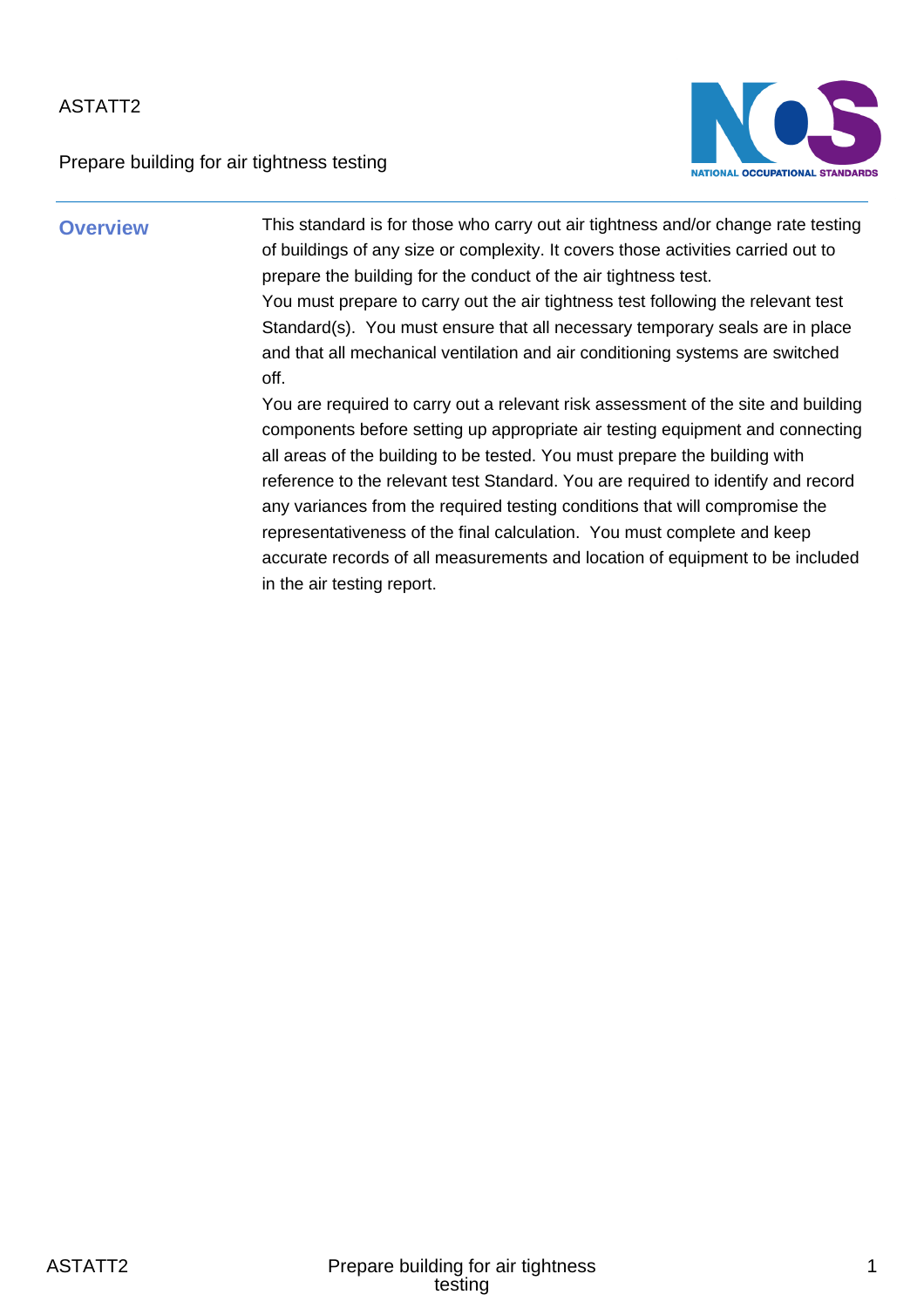Prepare building for air tightness testing



| <b>Performance criteria</b> |                                                                                                                                                                                                                                                                                                                                                                                                                                                                                                                                                                                                                                                                                                                                                                                                                                                                                                                                                                                                                                                                                                                                                                                                                                                                                                                                                                                                                                                                                                                                                                                                                                                                                                                                                                                                                                                                             |
|-----------------------------|-----------------------------------------------------------------------------------------------------------------------------------------------------------------------------------------------------------------------------------------------------------------------------------------------------------------------------------------------------------------------------------------------------------------------------------------------------------------------------------------------------------------------------------------------------------------------------------------------------------------------------------------------------------------------------------------------------------------------------------------------------------------------------------------------------------------------------------------------------------------------------------------------------------------------------------------------------------------------------------------------------------------------------------------------------------------------------------------------------------------------------------------------------------------------------------------------------------------------------------------------------------------------------------------------------------------------------------------------------------------------------------------------------------------------------------------------------------------------------------------------------------------------------------------------------------------------------------------------------------------------------------------------------------------------------------------------------------------------------------------------------------------------------------------------------------------------------------------------------------------------------|
| You must be able to:        | P1 carry out a relevant risk assessment of the testing process and its<br>environment including parts of the building under test<br>P2 comply with on-site health and safety requirements required by clients and<br>contractors<br>P3 ensure that all air testing equipment is correctly calibrated and fully<br>operational prior to arriving on site<br>P4 note and report any faults with test equipment and replace with operational<br>equipment<br>P5 locate fans correctly around the building to ensure an even distribution of air<br>P6 ensure the building is prepared in accordance with relevant test standard by:<br>P6.1 opening and securing/restraining all internal doors in the test area<br>P6.2 connecting all areas of the building to be tested together by openings of<br>the sufficient size to ensure equalised pressure<br>P6.3 checking that all trickle and side vents as well as all background<br>ventilation are set in accordance with the relevant test standard<br>P6.4 ensuring that permanently open uncontrolled natural ventilation openings<br>are temporarily sealed<br>P6.5 ensuring that mechanical ventilation and air conditioning systems are<br>turned off and temporarily sealed to prevent air leakage during testing<br>P6.6 ensuring that all drainage traps are filled with water<br>P6.7 ensuring that cold roof loft access traps are closed and warm roof access<br>traps are open<br>P6.8 ensuring that open-flued appliances and controls are temporarily sealed<br>including any internal air inlets<br>P6.9 ensuring that kitchen and bathroom extractors are temporarily sealed<br>P6.10 ensuring that all passive stack ventilation points are temporarily sealed<br>P6.11 ensuring that all external doors remain unsealed<br>P6.12 erecting robust temporary screens/seals as required to allow the test to |
|                             | be undertaken and record their location for inclusion in the test report<br>P7 identify and record any elements at variance with the required testing<br>conditions or which may compromise the representativeness of the final<br>calculation                                                                                                                                                                                                                                                                                                                                                                                                                                                                                                                                                                                                                                                                                                                                                                                                                                                                                                                                                                                                                                                                                                                                                                                                                                                                                                                                                                                                                                                                                                                                                                                                                              |
|                             | P8 ensure that temporary sealing, that does not comply with the test standard,<br>is not removed or is recorded<br>P9 take reading as required by the test standard using suitably calibrated<br>equipment to:                                                                                                                                                                                                                                                                                                                                                                                                                                                                                                                                                                                                                                                                                                                                                                                                                                                                                                                                                                                                                                                                                                                                                                                                                                                                                                                                                                                                                                                                                                                                                                                                                                                              |
|                             | P9.1 locate internal and external reference tubes in appropriate positions and<br>record their location<br>P9.2 measure and record indoor/outdoor pressure differences and record                                                                                                                                                                                                                                                                                                                                                                                                                                                                                                                                                                                                                                                                                                                                                                                                                                                                                                                                                                                                                                                                                                                                                                                                                                                                                                                                                                                                                                                                                                                                                                                                                                                                                           |

ASTATT2 Prepare building for air tightness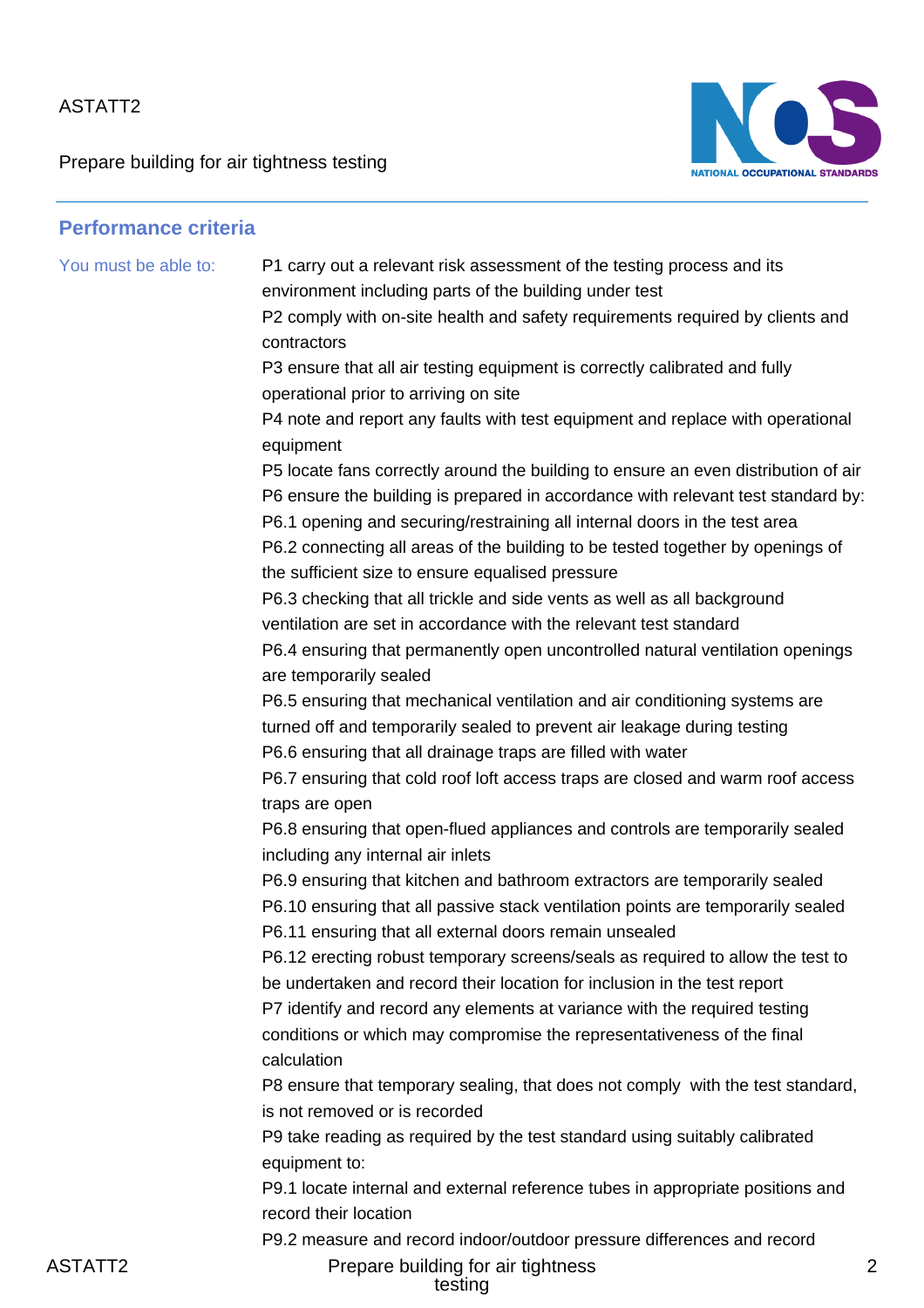Prepare building for air tightness testing



### results

P9.3 to measure and record temperatures before and after the test procedure inside and outside the building

P9.4 measure and record barometric pressure if required

P9.5 to measure and record wind speed before and after the test procedure if required

P9.6 record the location of all measurement devices and thermometers on site test data sheet

P10 conduct final pre-test checks to ensure that the air testing specification has been fully complied with and the building is ready for air testing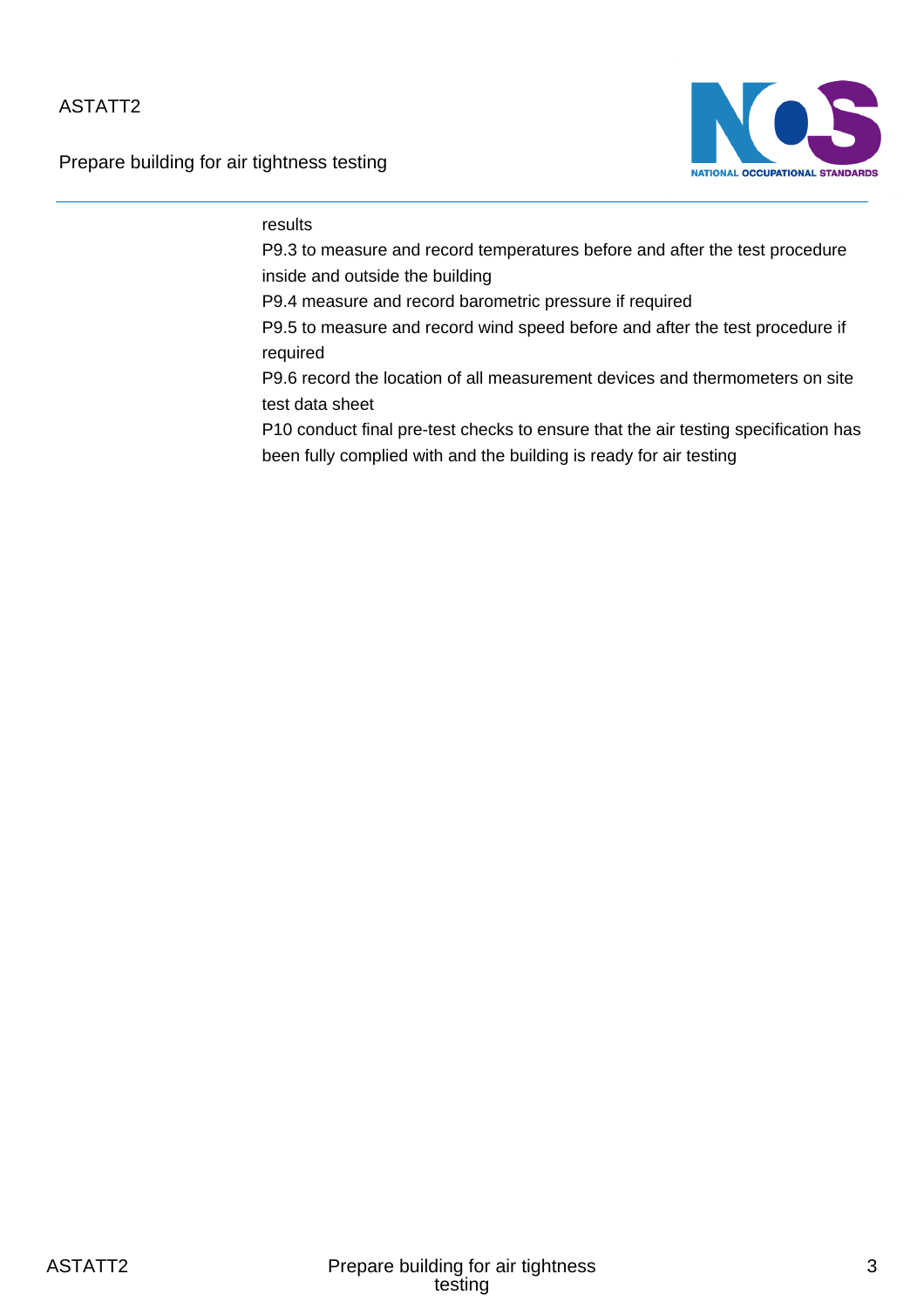Prepare building for air tightness testing



| <b>Knowledge and</b>                |                                                                                                                                                                                                                                                                                                                                                                                                                                                                                                                                                                                                                                                                                                                                                                                                                                                                                                                                                                                                                                                                                                                                                                                                                                                                                                                                                                                                                                                                                                                                                                                                                                                                                                                                                                                                                                                                                                                                                                                                                                                                                                                                                                                                        |
|-------------------------------------|--------------------------------------------------------------------------------------------------------------------------------------------------------------------------------------------------------------------------------------------------------------------------------------------------------------------------------------------------------------------------------------------------------------------------------------------------------------------------------------------------------------------------------------------------------------------------------------------------------------------------------------------------------------------------------------------------------------------------------------------------------------------------------------------------------------------------------------------------------------------------------------------------------------------------------------------------------------------------------------------------------------------------------------------------------------------------------------------------------------------------------------------------------------------------------------------------------------------------------------------------------------------------------------------------------------------------------------------------------------------------------------------------------------------------------------------------------------------------------------------------------------------------------------------------------------------------------------------------------------------------------------------------------------------------------------------------------------------------------------------------------------------------------------------------------------------------------------------------------------------------------------------------------------------------------------------------------------------------------------------------------------------------------------------------------------------------------------------------------------------------------------------------------------------------------------------------------|
| understanding                       |                                                                                                                                                                                                                                                                                                                                                                                                                                                                                                                                                                                                                                                                                                                                                                                                                                                                                                                                                                                                                                                                                                                                                                                                                                                                                                                                                                                                                                                                                                                                                                                                                                                                                                                                                                                                                                                                                                                                                                                                                                                                                                                                                                                                        |
| You need to know and<br>understand: | K1 the relevant and current test Standards and regulations to be applied<br>K2 internal company procedures and documentation for the preparation of<br>buildings for air testing<br>K3 the effects of building structure, fabric, finishes, cladding and condition on<br>air permeability<br>K4 the types of fan pressurisation systems, their limitations and their impact on<br>air tightness testing procedures<br>K5 ways of categorising buildings based on function, size, ventilation systems<br>and inter-relationship of building components<br>K6 the impact of building categories on the selection of air tightness testing<br>procedures<br>K7 how to comply with on-site health and safety requirements required by<br>clients and contractors<br>K8 what constitutes a building envelope and the key components of buildings<br>to be taken into consideration for air testing purposes<br>K9 the recommended air testing Standards for different building types<br>K10 what constitutes a representative sample of new buildings as defined in<br>appropriate regulations<br>K11 how to conduct a health and safety risk assessment of a building and how<br>it will inform the conduct of the planned procedure<br>K12 the most appropriate number and location of variable flow test fans to<br>achieve appropriate flow of air and the required pressure values<br>K13 the impact of any air flow restrictions around selected test fan locations<br>K14 the impact of the location of useable electrical power supplies on planned<br>fan locations<br>K15 how to evaluate the impact of significant factors that may influence the<br>conduct of the air tightness testing<br>K16 the factors that prevent the carrying out of air tightness testing of the<br>building<br>K17 how to ensure that all air testing equipment is correctly calibrated and fully<br>operational<br>K18 how to ensure that all areas of the building to be tested are connected<br>together to ensure equalised pressure<br>K19 how to ensure that that all building components and services are correctly<br>temporarily switched off/closed/sealed or left open to meet air testing<br>requirements |
|                                     | K20 how to identify the boundaries of the test area and how to secure it                                                                                                                                                                                                                                                                                                                                                                                                                                                                                                                                                                                                                                                                                                                                                                                                                                                                                                                                                                                                                                                                                                                                                                                                                                                                                                                                                                                                                                                                                                                                                                                                                                                                                                                                                                                                                                                                                                                                                                                                                                                                                                                               |
| 0T * TTO                            | The contract of the contract of                                                                                                                                                                                                                                                                                                                                                                                                                                                                                                                                                                                                                                                                                                                                                                                                                                                                                                                                                                                                                                                                                                                                                                                                                                                                                                                                                                                                                                                                                                                                                                                                                                                                                                                                                                                                                                                                                                                                                                                                                                                                                                                                                                        |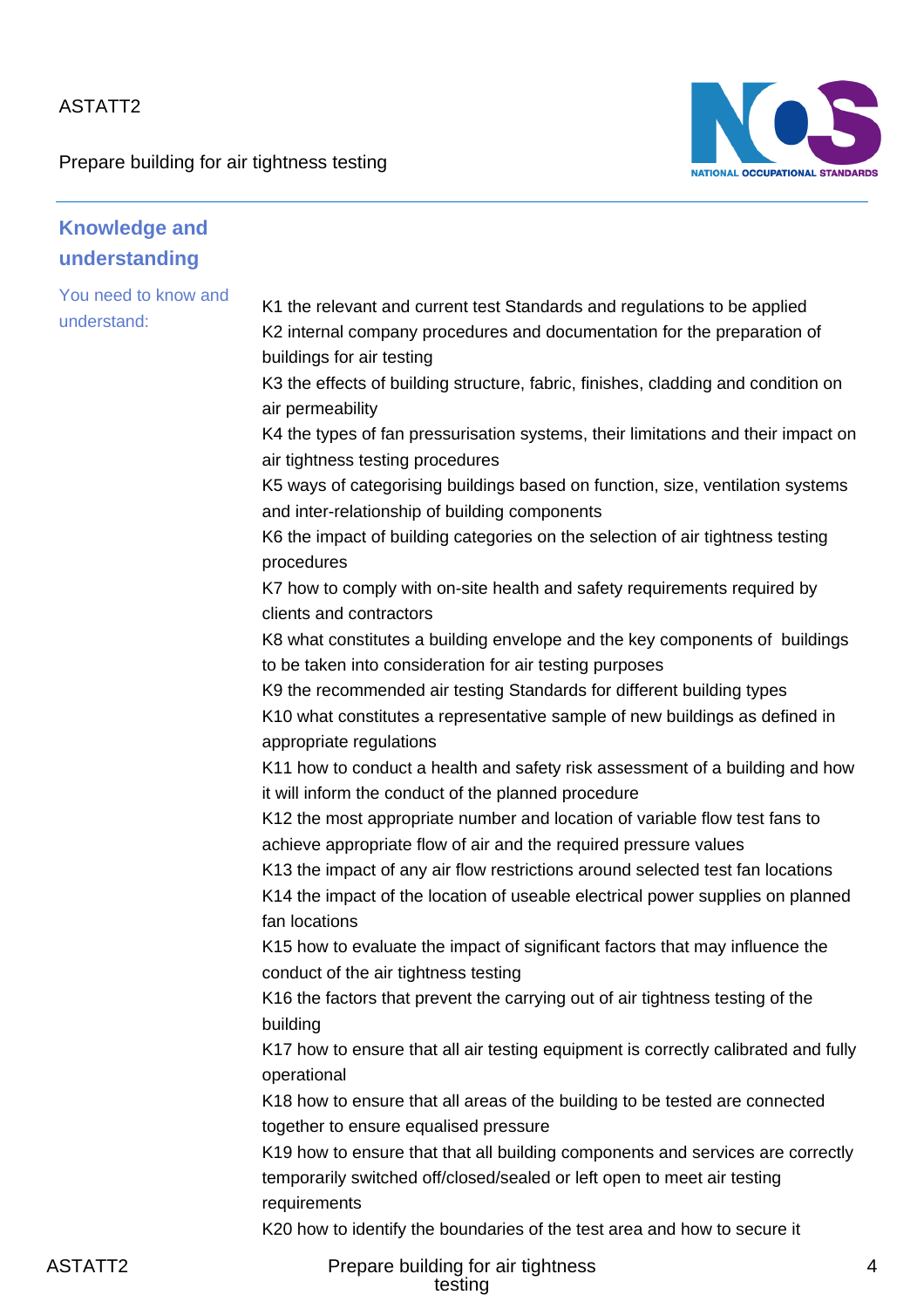Prepare building for air tightness testing



K21 how to identify and record any elements at variance with the required testing conditions or which may compromise the representativeness of the final calculation

K22 how to locate and use relevant pressure, temperature and wind speed measuring devices required by the test specification

K23 how to record the location of all measurement devices and thermometers on site test data sheet

K24 the final pre-test checks required to ensure that the air testing specification has been fully complied with and the building is ready for air testing